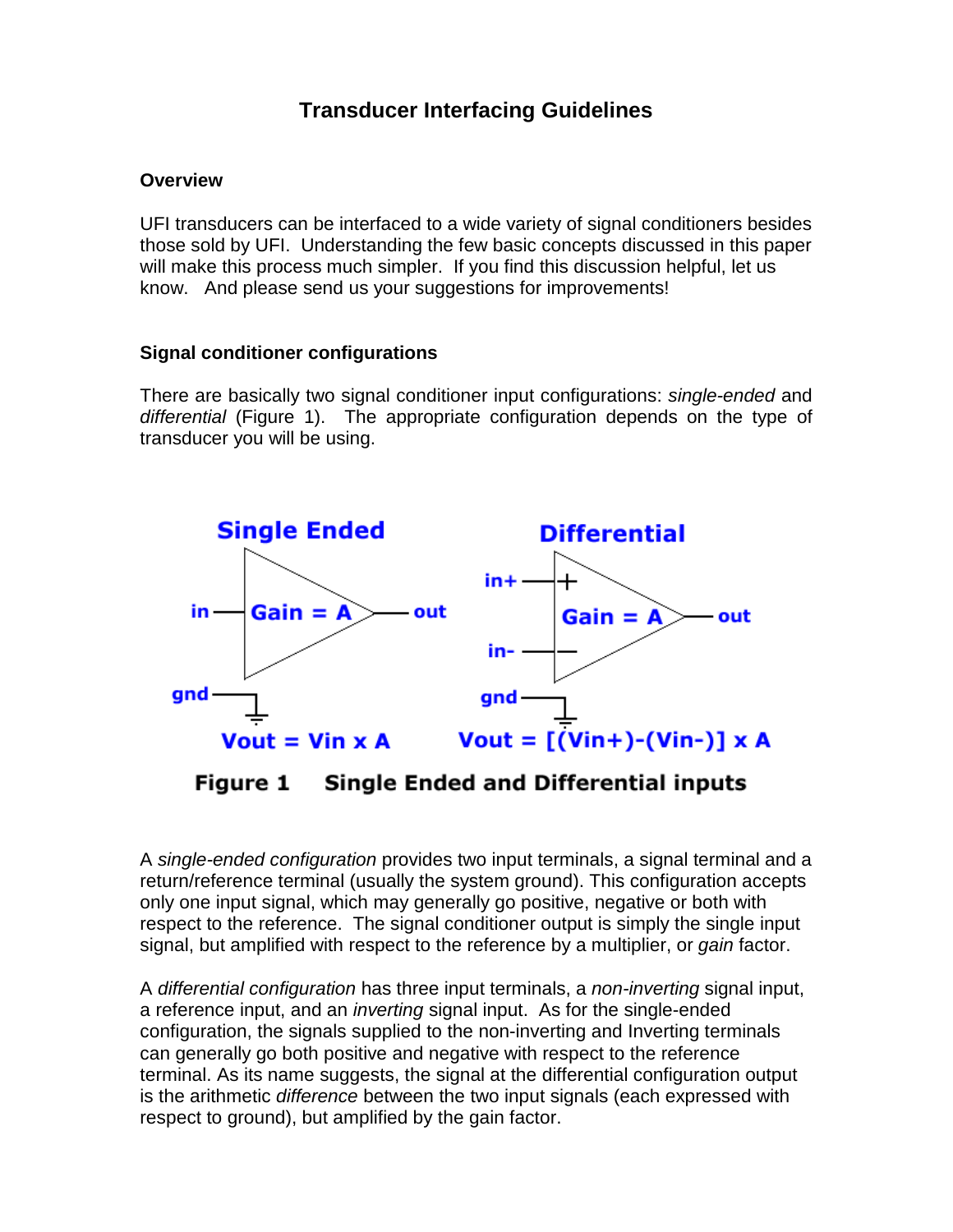The differential configuration can be very useful when both input signals consist of small, varying signal voltages superimposed on (added algebraically to) substantial and matching DC offset voltages. (The bridge type of transducer often supplies two input signals of this sort -- see below.)

With the differential configuration, the DC offset voltages effectively cancel each other out in a process termed common-mode rejection (CMR). This leaves the difference between the original small and varying signal voltages to be amplified (and perhaps filtered) by the signal conditioner.

The CMR property of the differential configuration is also put to good use when there is external electrical interference ("noise") present in the experiment area. (50/60 Hz electro-magnetic radiation from AC power mains is an especially common and serious source of such interference.) If the source of interference is reasonably distant, chances are good that it will show up equally at both differential input terminals, and thus be canceled just as DC offset voltages are canceled.

## **Interfacing the transducer to the signal conditioner**

Connecting a single-ended transducer – one with just one active output terminal plus a reference terminal – to a single-ended signal conditioner is very easy (Figure 1a). Just tie the active transducer output to the active signal conditioner input, and then tie the reference terminals for each of the two circuit blocks together. The main prerequisite for a good interface is that the signal conditioner input range should be large enough to accommodate the expected variation in the transducer output signal.



**Figure 1a** 

While there are more terminals to deal with, interfacing a differential-output transducer – two active output terminals and probably a reference terminal – is also straightforward. (See Figure 4a and the discussion of bridge transducers, below, for details.)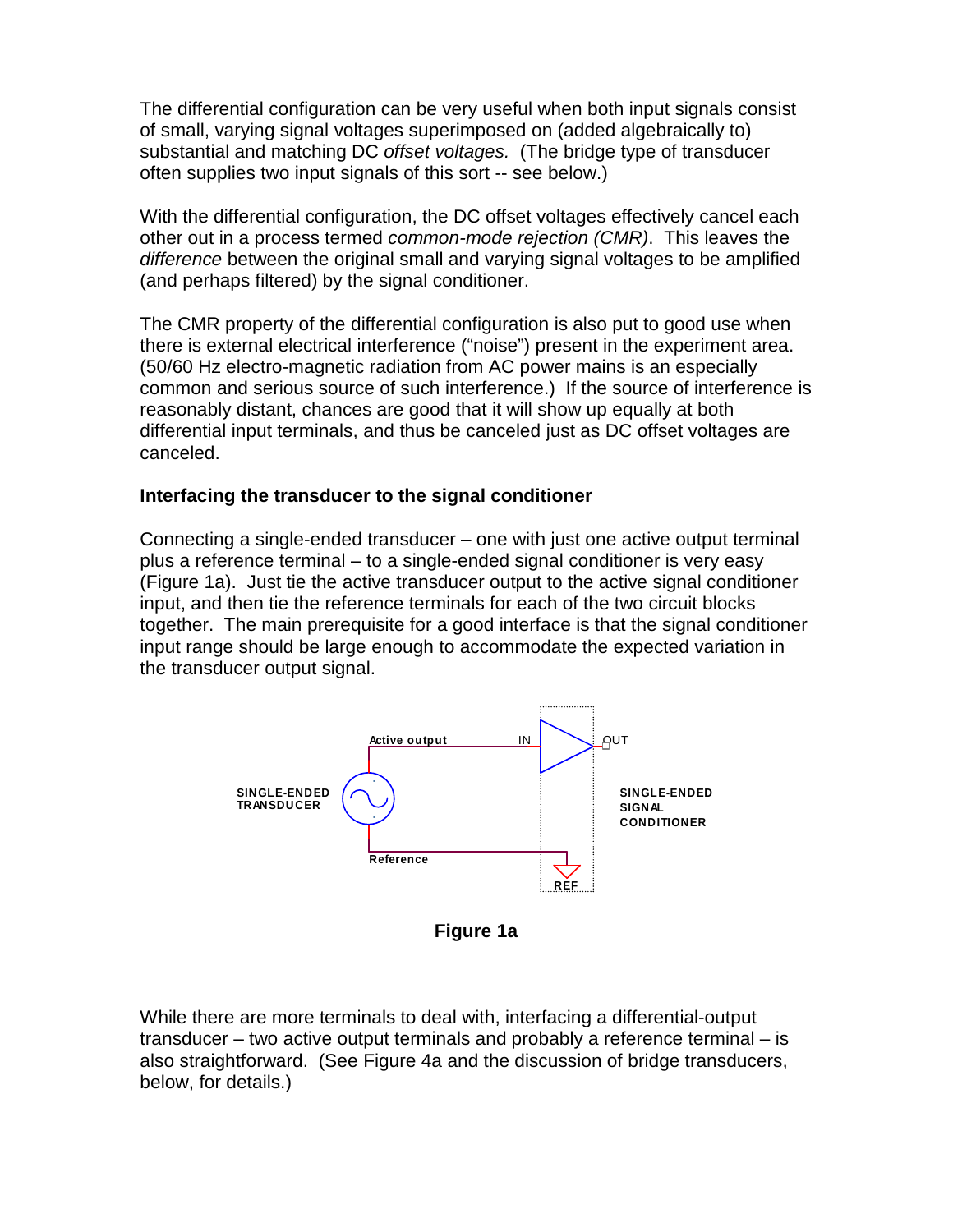A single-ended transducer can also be connected to a differential-input signal conditioner (Figure 1b). One of the transducer outputs is connected the reference input terminal and the other is connected to one of the two active inputs. (The unused differential input should be connected to the reference terminal to minimize noise.)



**Figure 1b**

If the inverting input is the one tied to the common reference, then the output from the differential signal conditioner will be in phase with (moving the same direction as) the input signal. Conversely, if the non-inverting input is the one tied to the reference, then the output from the differential configuration will be 180 degrees out of phase with the active-input signal. For some transducers, this inverting arrangement may be helpful.

Connecting a differential-output transducer to a single-ended signal conditioner is much more difficult, and generally not recommended. For this combination, one output of the transducer must be tied to the single active input of the signal conditioner; the other transducer output must be tied to the signal conditioner reference terminal/ ground (Figure 1c).



**Figure 1c** 

For this to work, the excitation power supply will need to "float" with respect to ground. That is, the supply will need to be isolated from system ground to avoid shorting out the transducer. This involves additional circuitry, but may be required in some instances when you only have a "round peg" transducer to mate with a "square hole" signal conditioner.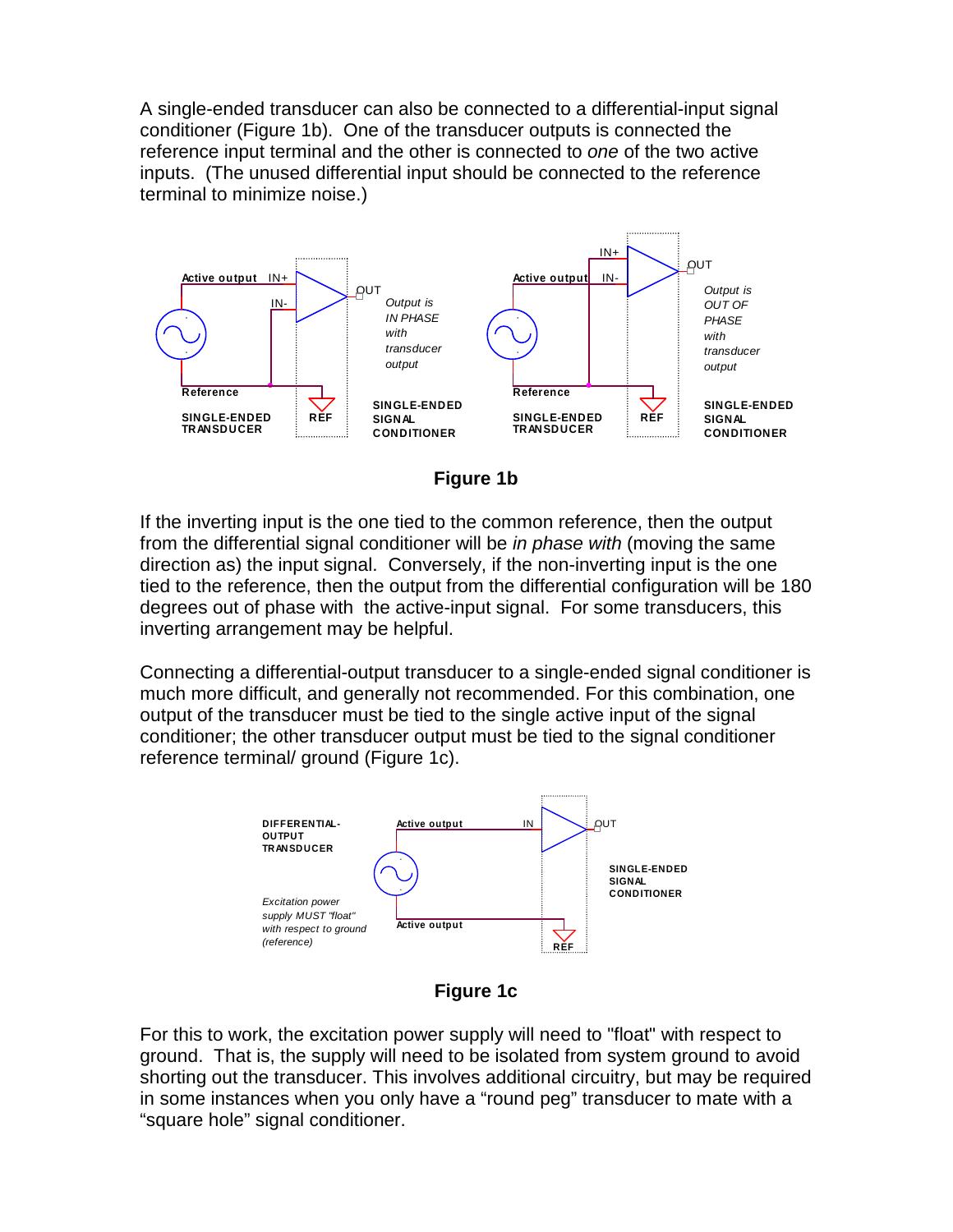## **Voltage divider transducers**

Some transducers can generate the their output signals without the aid of any external power source. The UFI Model 1010 Piezo-electric Pulse Transducer and the UFI Model 1132 Pneumotrace II™ respiration transducer are examples.

However, most transducers require an excitation current in order to supply an output signal to the signal conditioner. Such transducers generally take the form of resistor voltage dividers. In the transducer shown in Figure 2, the active element, the sensing resistor, changes resistance in reaction to changes in the property that is to be measured. For example, a temperature change modifies the resistance of a thermistor, mechanical strain induces a resistance change in a strain gauge, and so on.



Figure 2 **Simplified Transducer Circuit** 

A second, series resistor forms the "upper arm" of the voltage divider. The excitation current flows through the series resistor, then through the sensing resistor and finally to ground. (The ground is simply the return path the current takes to reach the excitation power source.) By Ohm's Law, the voltages across each of the two resistors are proportional to their resistances -- as long as the current flow through each is the same. Therefore, the transducer output voltage, which is developed across the sensing resistor, will vary in proportion to the changes in its resistance. These changes are in turn induced by the property to be measured – temperature, strain, whatever. (And sometimes by environmental properties that are not of interest – see the discussion below on temperature compensation.)

If a simple voltage divider transducer is to give reasonably accurate measurements, two considerations are especially important. First, the series resistor usually must have a high resistance in comparison to the sensing resistor's range. Otherwise (and given a constant excitation voltage), the excitation current will vary and throw off the voltage proportionality of the divider.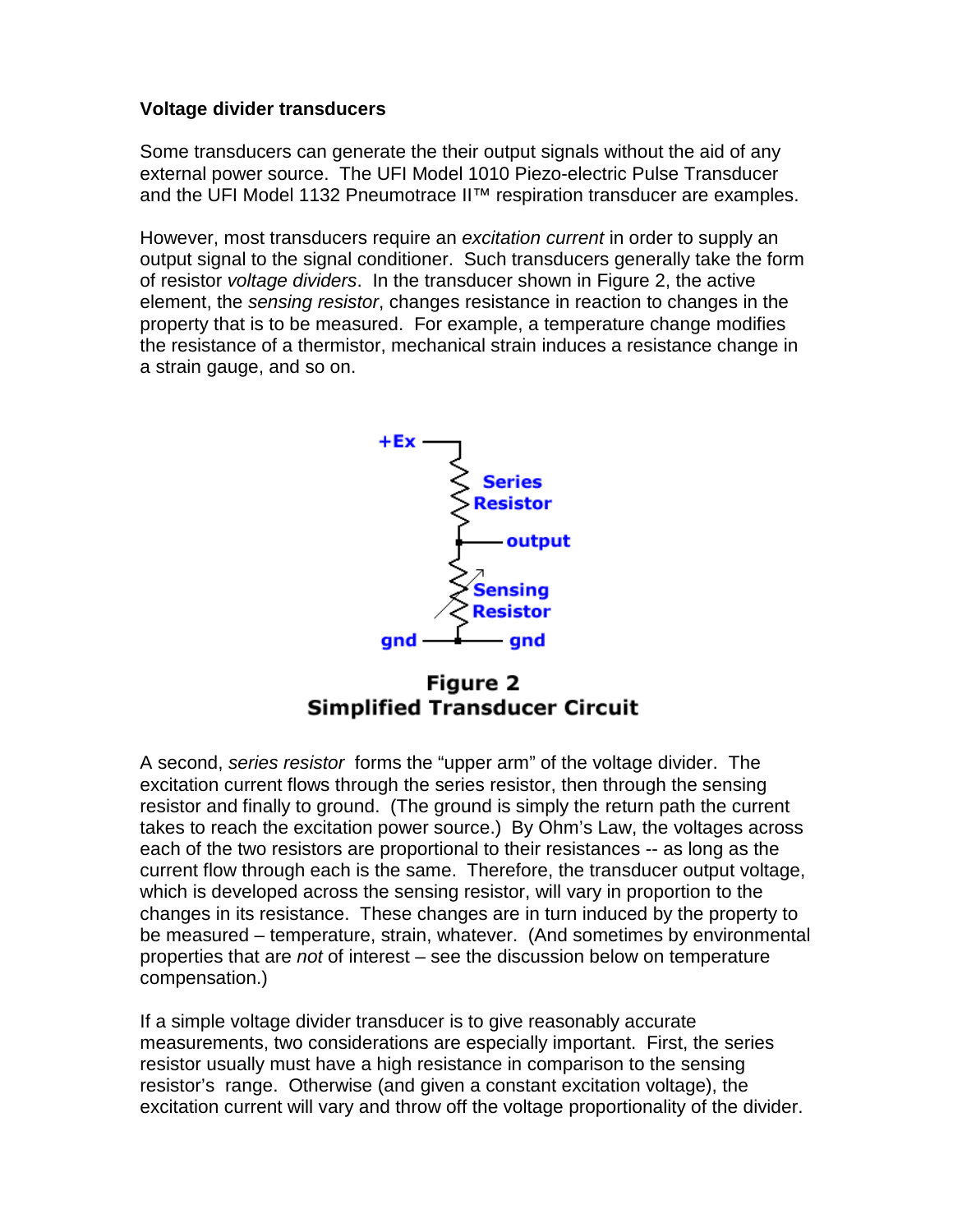Second, the transducer output must be tied to a signal conditioner input that has a high input impedance. (Impedance is simply resistance generalized to include the "push-back" to alternating currents as well as direct currents.) Otherwise, most of the excitation current will flow through the signal conditioner input circuit and not the sensing resistor, again throwing off the divider's proportionality.

Practically speaking, one the first consideration really limits the accuracy and applications for simple voltage divider transducers. This is because practically all modern signal conditioners present very high input impedances to any signal source that might be connected. These signal conditioners are built with operational amplifiers that have been designed with high input impedance as a principal selling point.

#### **Temperature compensation and bridge transducers**

Unfortunately, not just thermistors are temperature-sensitive to varying degrees: many resistive transducer sensing elements have this characteristic. Two common solutions to this problem of temperature compensation discussed here.

The *half-bridge* transducer (Figure 3) uses material for the series resistor that has the same temperature characteristics as the sensing resistor. Thermally induced resistance variation will be similar for both resistors IF they have similar values. (The current through the combined resistance may change, of course, but the voltages across each of the resistors maintain their relationship.) The half-bridge transducer can be used with the single-ended signal conditioner to keep the interface simple, but other circuit components may be required to remove DC offset from the signal.



Figure 3 **Half Bridge**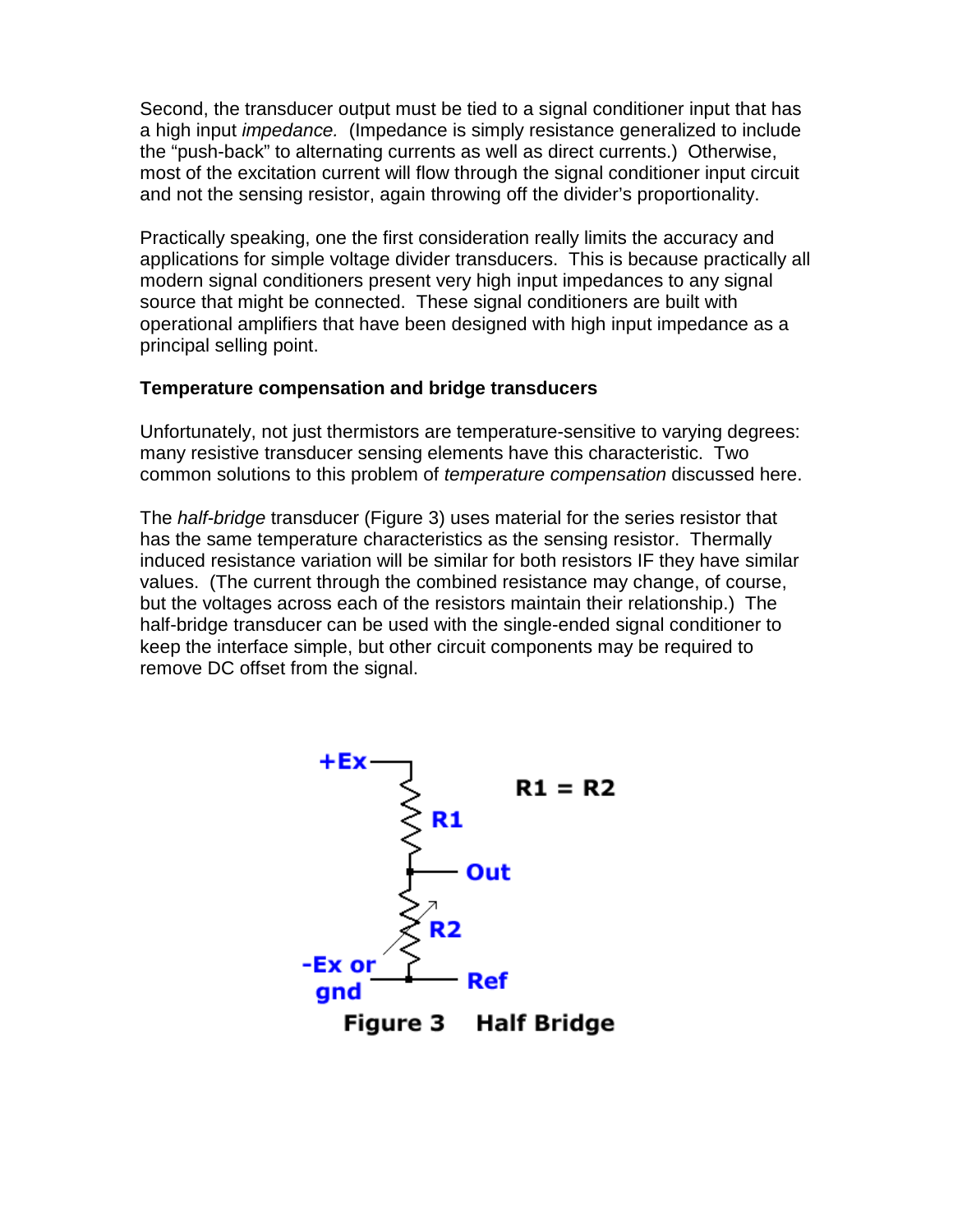The *full-bridge* transducer (Figure 4) is constructed from two half-bridge elements with their "top" (excitation) and "bottom" (usually ground) terminals tied together. Full-bridge transducers must be connected to differential- input signal conditioners. One differential input is tied to the R1-R2 resistor junction (Out+); the other is connected to the R3-R4 junction (Out-). (One of the two "sensing" resistors, usually R4, may in fact have a fixed resistance in some full-bridge transducers.)



There are a number of advantages to the combination of full-bridge transducer and differential signal conditioner. First, the series resistances can be much larger than the sensing resistances, and of different materials (though they must match each other), and yet still maintain good temperature stability. Second, since the difference signal between the Out+ and the Out- terminals is amplified, noise contributions from the environment are minimized. Finally, both bridge transducer outputs may be "contaminated" by substantial DC offset components. However, such offsets will be removed by the differential signal conditioner, permitting amplification of just the desired signal.